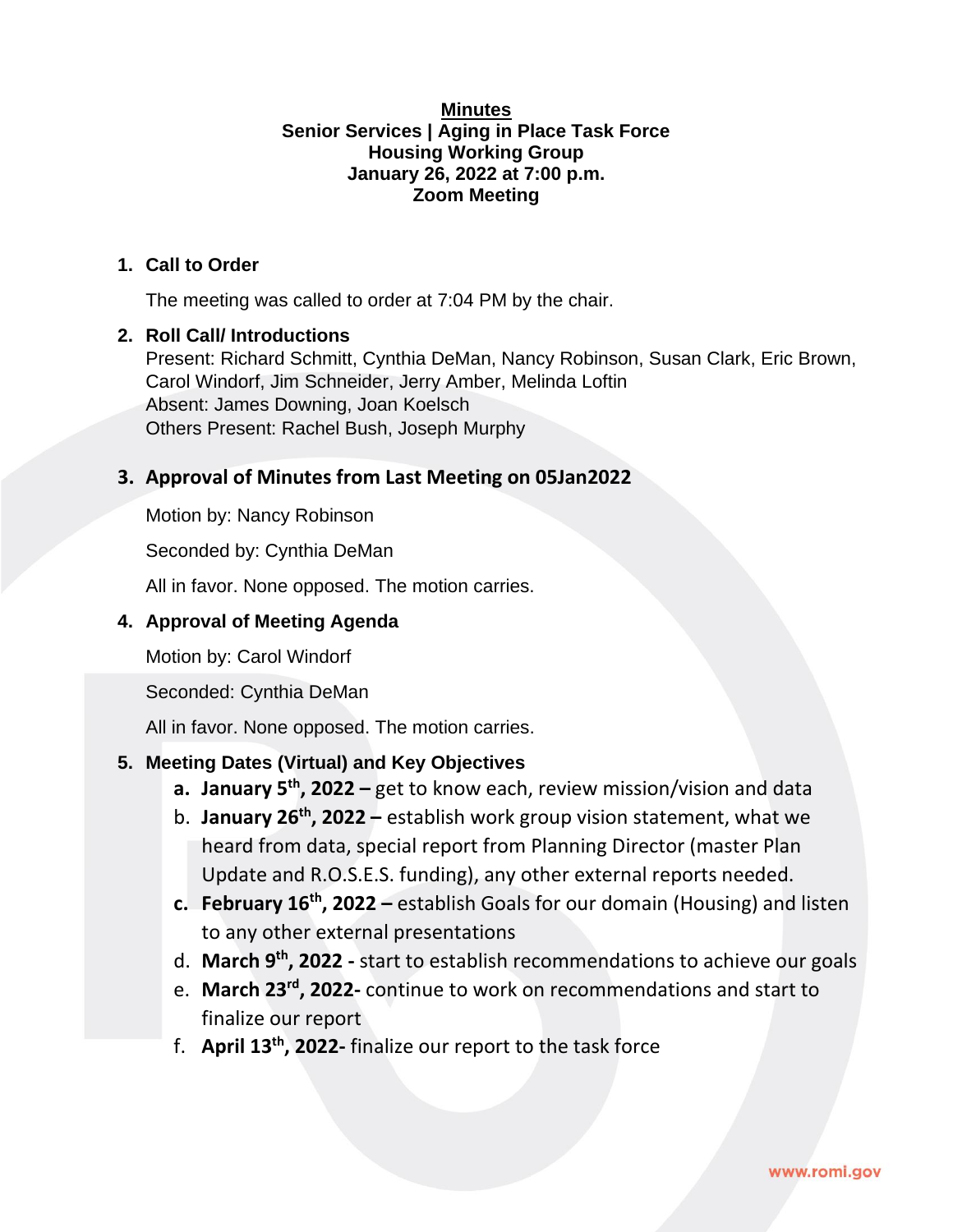# **6. Feedback from what you "heard" from readings on Focus Groups and Community Surveys, Boston 2017 plan or Beacon Hill Village.**

## *Community survey*

Most residents are satisfied with what's happening in Royal Oak, but how much has changed since taking the survey?

- The survey was originally released at the end of 2019, before the COVID-19 pandemic changed everything
- Who didn't have access to the survey, didn't have access to the internet, didn't understand what they were being asked?
- How to best serve the groups who responded as being unsatisfied or having needs that aren't met through Royal Oak's housing stock and services?

Question 16: What factors would influence your decision to move out of Royal Oak during the next few years?

- Most respondents indicated that the factors named would not impact their decision to move out of Royal Oak
	- $\circ$  Do not need smaller or more accessible home (47.56%), expenses aren't an issue (54.06%), don't need to be nearer to medical care/other conveniences (64.85%), wouldn't move for public transportation or other transportation options (58.08%)
- Many respondents live in a single-family home, seem to enjoy their current living standard, and it's likely ideal to stay where they're at
	- $\circ$  Financially, most respondents don't feel burdened by their housing cost
- 155 people skipped this question this seems like a sizeable group not answering the question
	- o Maybe they weren't considering moving out or felt the question didn't apply to them – but how do we find out more from them?

Question 17: do you plan to make any of the changes below to enable you to stay in your home as you age?

- Adding grab bars (30.86%)

Question 33: Age distribution

- 201 skipped this question for some reason
- The majority of respondents are 60-69 years old, these responses are skewed from people who are approaching senior age or qualify as seniors (which is not surprising)
- An age distribution analysis could be performed to sort out responses based on specific age group

Overall, from these survey responses we can gather there is a sizeable group who may be uncomfortable without modifications to their homes. The Housing Working Group should look to keep housing friendly for younger age groups with a particular emphasis on keeping seniors comfortable in their homes.

There was group discussion about downtown parking costs and availability causing issues for livability, safety, accessibility, and comfort.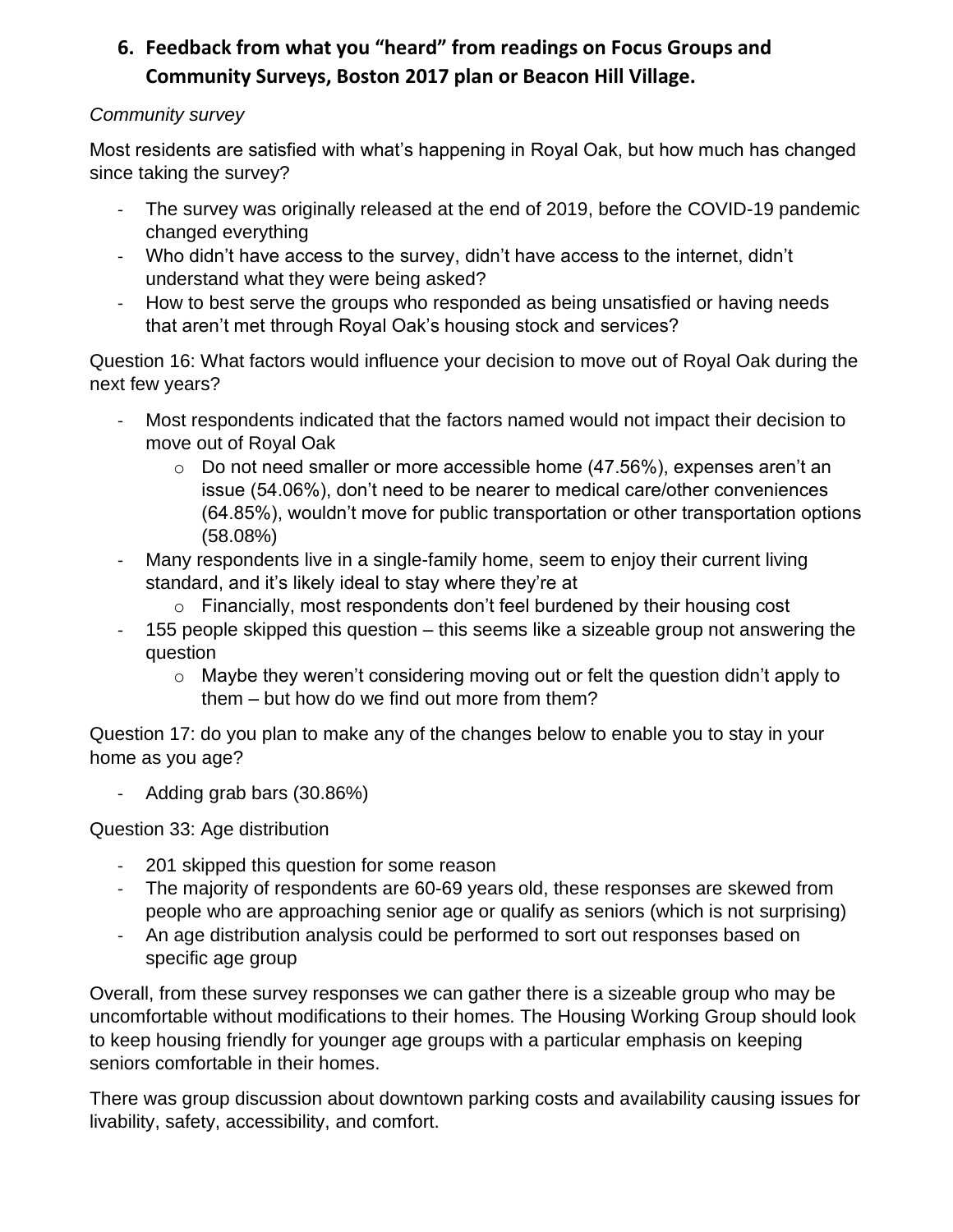There was also discussion about a lack of community cohesion and interaction among neighbors, as long-time senior residents have left Royal Oak and new households have replaced them. Property taxes were also mentioned as an issue, perhaps pricing fixedincome seniors out.

- The Headlee tax amendment (1978) requires voter approval before Royal Oak can levy new taxes or increase existing tax rates and will eventually cap a homeowner's property taxes
- Renovations to a home that don't add square footage will not increase a home's property taxes
- What tax incentives could exist for seniors to stay in their homes?
	- $\circ$  Identify the appropriate representative from Assessing to speak with the Housing Work Group

## *Housing Data Summary*

- Open comments: 15 mention concerns with the lack of small single-floor housing options
- The most popular modification was adding grab bars, handrails, or non-slip tiles
	- o Followed by bedroom, bathroom, laundry added to first floor (instead of located in the basement or upstairs as in the bungalows/small colonials common in Royal Oak)
- Home maintenance support is very important to survey respondents
	- o Low-income residents qualify through ROSES

## **7. Ideas for our "Vision" statement**

Identify what housing opportunities are already here, identify contractors to source for senior-specific housing improvements (these are goals)

Themes discussed:

- o Housing options
- o Safety
- o Diverse
- o Attainable to a range of incomes
- o Affordability, reasonably-priced
- o Multi-generational housing, ADUs

The group agreed to workshop individual vision statements and email them to the Chair. The vision statements will be discussed and a single statement will be drafted in the next meeting.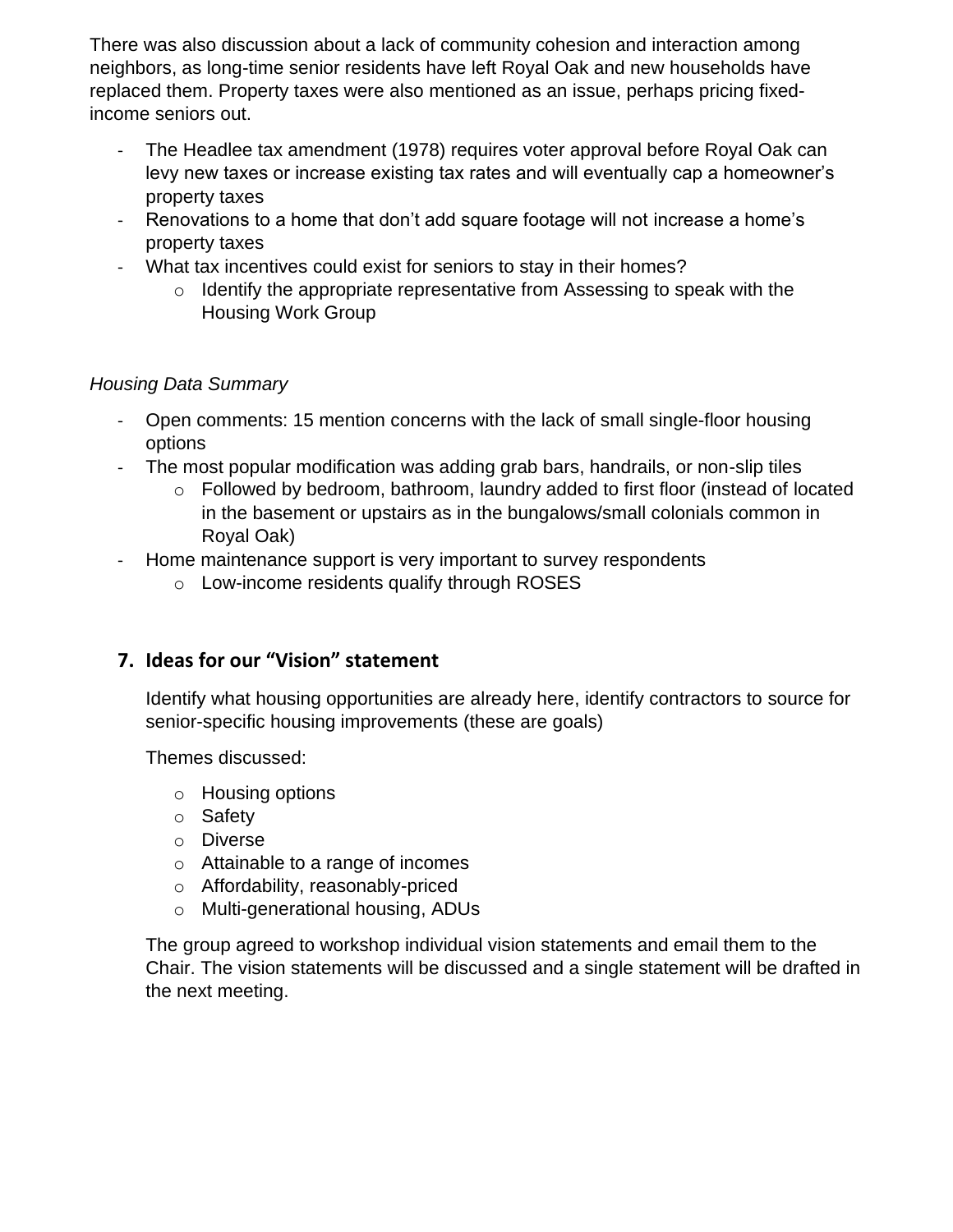# **8. Special report from Mr. Joseph Murphy from Planning Department on: a) Royal Oak Master Plan Update timing**

Planning Commission and City Commission made the decision several months ago to undertake a master plan update.

- Released a request for qualifications for firms who will assist in the process
- 11 requests filled by companies who are interested in working with us, to show us why they believe they are qualified
- These requests will be discussed at their next meeting on February 8 and the scope will be narrowed down to 3-4 companies
	- o Next steps: Requests for proposals from 3-4 companies

Can you share anything with us about the types of projects that are trending or seem to be a priority for housing projects in Royal Oak?

- Market research shows that developers will focus more on an urban setting for senior housing, for the very active senior, not of modest income (their target market)
- Royal Oak fits the profile of having access to shopping, health care, etc. Royal Oak would appear to be a suitable place for a developer to request to build this type of senior housing that is trending right now

It might be interesting to identify where opportunities are spatially to build single floor living developments geared toward seniors.

New Amber projects, 2 out of 12 renters of the studio apartments are in their 60s; 2 of the 11 units at Crooks and 14 Mile are late 50s-mid 60s "seniors"; newly completed near Maple and Livernois, 2 more units rented to people in their late 50s; Crooks Rd and Normandy townhomes have stairs and may appeal more to a younger clientele, but open to anyone who wishes to live in the Royal Oak area

Based on construction and code requirements, there are certain types of buildings that we don't see enough of in Royal Oak (as opposed to typical townhouses)

- Are certain buildings being marketed differently to certain groups and not seniors? There must be units that are very accessible, but seniors decide not to live there – could be a communications issue
- One-floor condos seem to be absent from Royal Oak
	- $\circ$  The cost to do these projects and the project profits it's far more expensive to do things in Royal Oak where land values are high compared to the surrounding communities

The discussion returned to the topic of finding places to build in Royal Oak, such as park land, or historic buildings that could be retrofitted into condos or apartments

- Normandy Oaks is an example of a former golf course which was sold and is now split into a public park and a housing development. It was deeded to the City strictly as a park and that decision had to go to a vote from residents to accomplish the changes
- It can be truly cost-prohibitive to bring those historic buildings up to code, and there don't appear to be many opportunities for that type of adaptive reuse in the City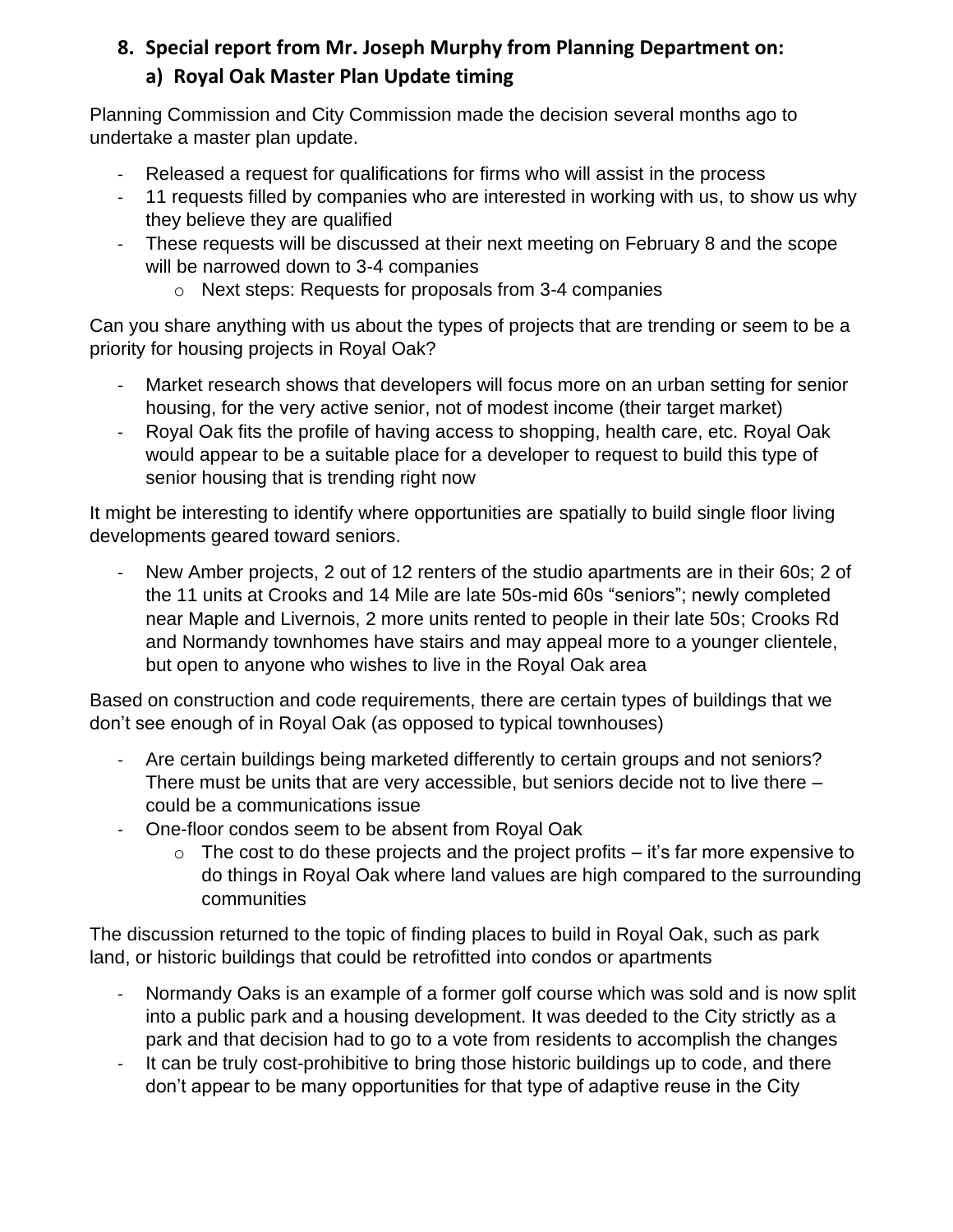$\circ$  The Harrison development is the best example of this – it was a former manufacturing block building that's now market-rate apartments

# **b) R.O.S.E.S. funding sources and workforce and/or approved contractors**

ROSES is a program offered through the Senior Center and allows for those of modest income (homeowners and renters) in need of assistance with basic chores at home (indoor or outdoor). The Senior Center accepts those applications and determines if the applicant is eligible for assistance. The Senior Center also recruits the individuals who perform the chores for seniors. Community Development Block Grant (CDBG) program has subsidized the costs for the individuals to go out and provide those services.

Who are the individuals who are being serviced through this program? (June 19-June 2020)

- o 61 households participating in the CDBG-subsidized portion of the ROSES program – 91% are single females.
- o Average age: 71.4 years old
- o Average income: \$19,977
- $\circ$  Type of housing: 62% are single-family homeowners, 38.2% are renters
	- A high percentage of those renters live in the two senior high rises here in Royal Oak

354 individual chores performed, totaling 457 hours of service

 $\circ$  This is a lower number than previous years due to the onset of COVID-19 pandemic. Unfortunately, many of the people in need had to wait for services.

Qualifications for the program are based on income (very low, low, or moderate income) with an hourly rate of \$3, \$5, and \$7 (normally \$15-20/hour)

- $\circ$  The CDBG subsidizes the remainder of the hourly rate
- o CDBG subsidizes about \$30-\$40,000/year of these services
- o Not something any senior in Royal Oak could participate in, due to emphasis on those in need based on income
- o Very low income: 0-30% of Area Median Income (AMI)
- o Low income: 30-60% of AMI
- o Moderate income: 60-80% of AMI

| Area median income statistics (2019) *             |           |
|----------------------------------------------------|-----------|
| Overall median household                           | \$81,655  |
| Family household income                            | \$110,101 |
| <b>Married Household income</b>                    | \$121,996 |
| These statistics are released in April event year. |           |

These statistics are released in April every year

CDBG-funded housing rehab program through the Community Development Department

- o Available to any homeowner who owns a single-family home, occupies the home for 10 years, and has a modest income
- $\circ$  Physical improvements grab bars, taller toilets, ramps, etc.
- $\circ$  Through the rehab program, a forgivable loan of \$15,000 is available for exterior improvements